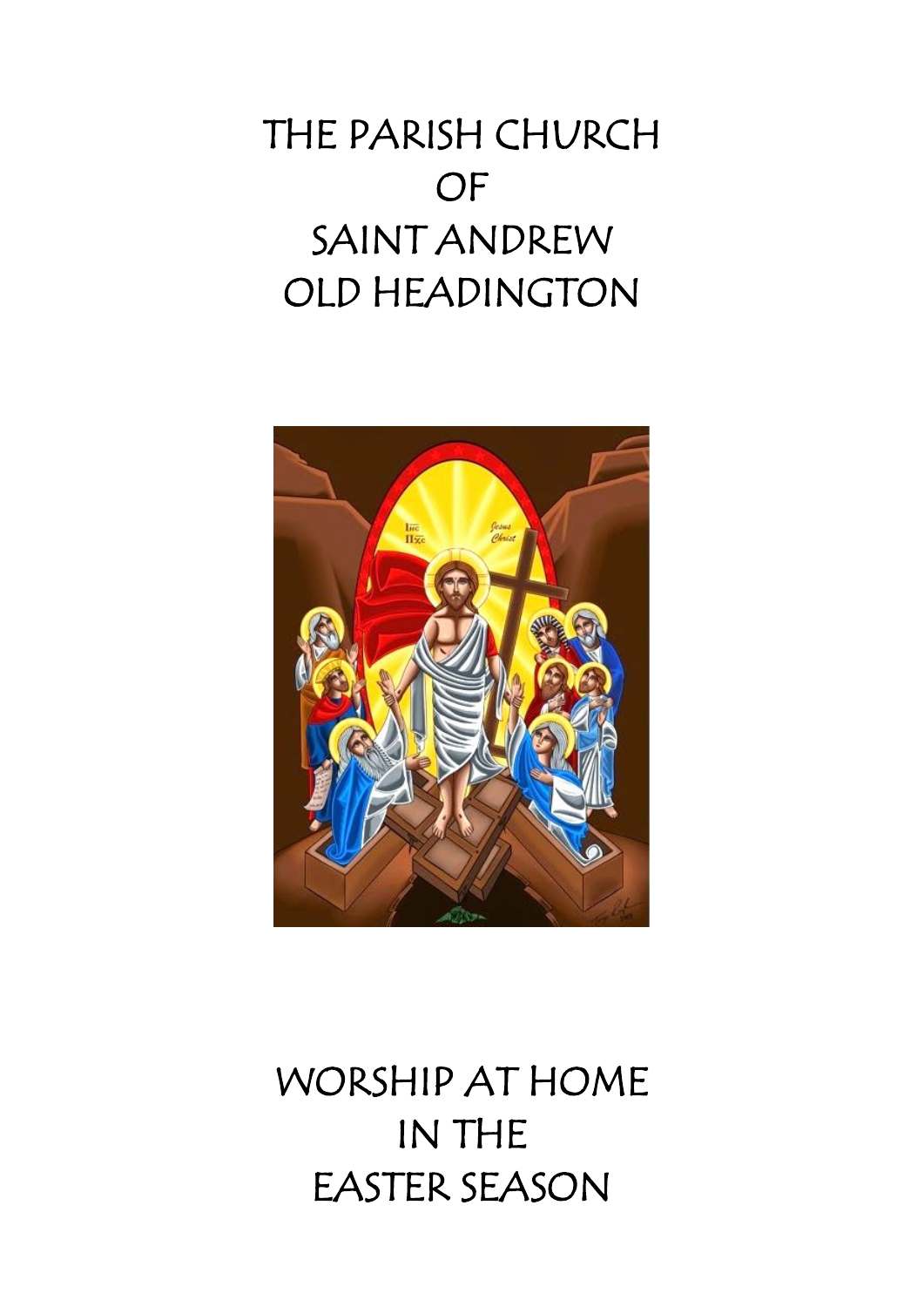Choose a space in your home which is peaceful and create your own worship space. A candle, a cross, a bible or some flowers can help to make the space feel special.

If you are worshipping with someone else in your household think about how you will share out the elements of the service. For example, where there are numbered verses you might say them verse about.

You will find some options for intercessions at the back of the booklet but feel free to use silence as well. Sometimes you might also like to try a version of the Lord's Prayer that you are less familiar with!

If you would like any more resources please contact any of the clergy.

*Common Worship: Services and Prayers for the Church of England, material from which is included in this service, is copyright © The Archbishops' Council 2000.*

*© CCL 1229944 & MRL 1229951.*

[www.standrewsheadington.co.uk](http://www.standrewsheadington.co.uk/)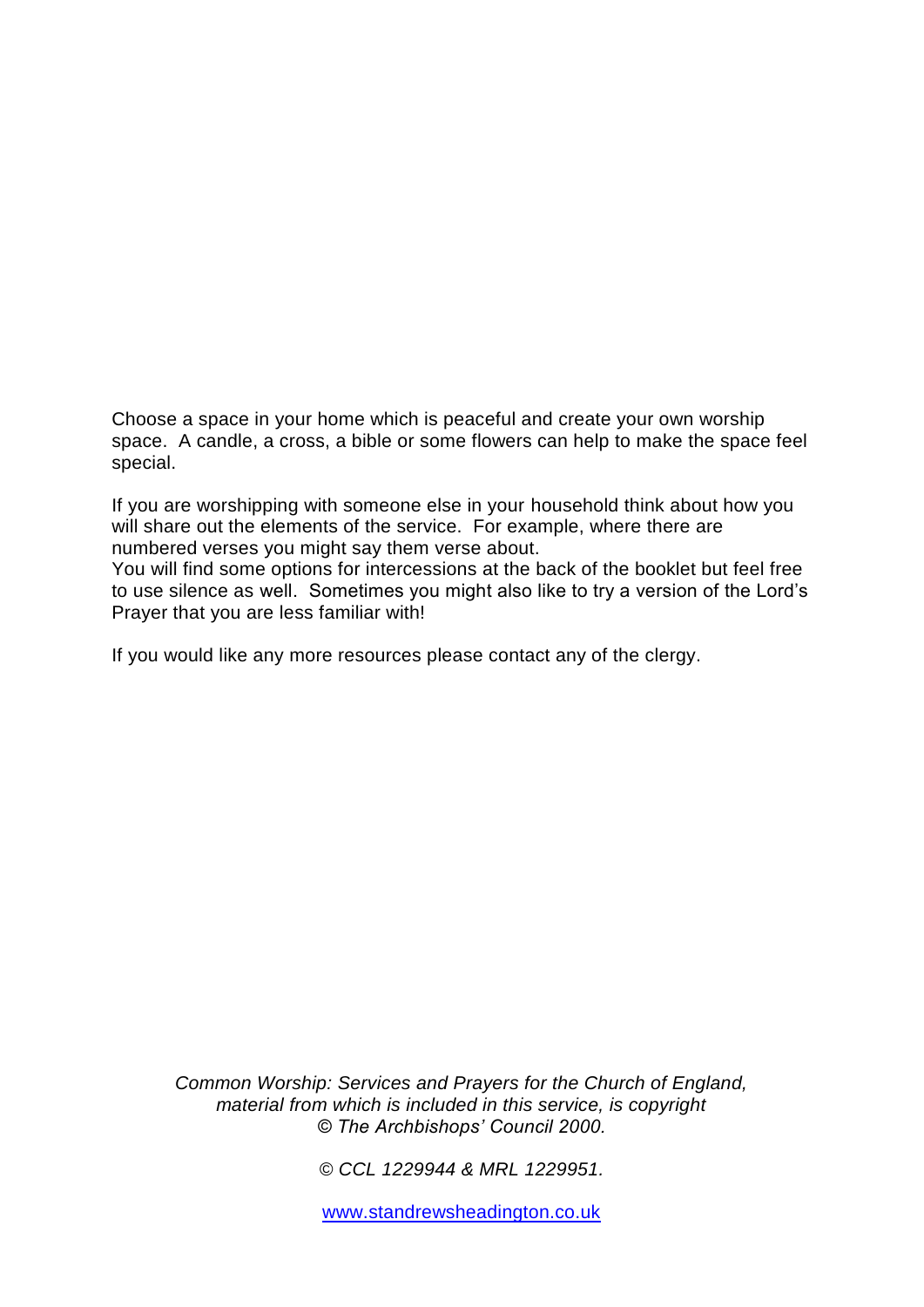*As you light your candle you may wish to say*

May Christ, the true, the only light banish all darkness from our hearts and minds.

#### **Preparation**

## O Lord, open our lips **and our mouth shall proclaim your praise.**

#### In your resurrection, O Christ, **let heaven and earth rejoice. Alleluia.**

#### *This seasonal prayer of thanksgiving is said*

Blessed are you, Lord God of our salvation, to you be praise and glory for ever. As once you ransomed your people from Egypt and led them to freedom in the promised land, so now you have delivered us from the dominion of darkness and brought us into the kingdom of your risen Son. May we, the first fruits of your new creation, rejoice in this new day you have made, and praise you for your mighty acts. Blessed be God, Father, Son and Holy Spirit. **Blessed be God for ever.**

## **Easter Anthems**

#### <https://www.youtube.com/watch?v=FSQzky8AkdE>

| 1 | Christ our passover has been sacrificed for us:<br>so let us celebrate the feast,                              |                        |
|---|----------------------------------------------------------------------------------------------------------------|------------------------|
| 2 | not with the old leaven of corruption and wickedness:<br>but with the unleavened bread of sincerity and truth. |                        |
|   |                                                                                                                | 1 Corinthians 5.7b, 8  |
| 3 | Christ once raised from the dead dies no more:<br>death has no more dominion over him.                         |                        |
| 4 | In dying he died to sin once for all:<br>in living he lives to God.                                            |                        |
| 5 | See yourselves therefore as dead to sin:<br>and alive to God in Jesus Christ our Lord.                         |                        |
|   |                                                                                                                | Romans 6.9-11          |
| 6 | Christ has been raised from the dead:<br>the first fruits of those who sleep.                                  |                        |
| 7 | For as by man came death:<br>by man has come also the resurrection of the dead;                                |                        |
| 8 | for as in Adam all die:                                                                                        |                        |
|   | even so in Christ shall all be made alive.                                                                     |                        |
|   |                                                                                                                | 1 Corinthians 15.20–22 |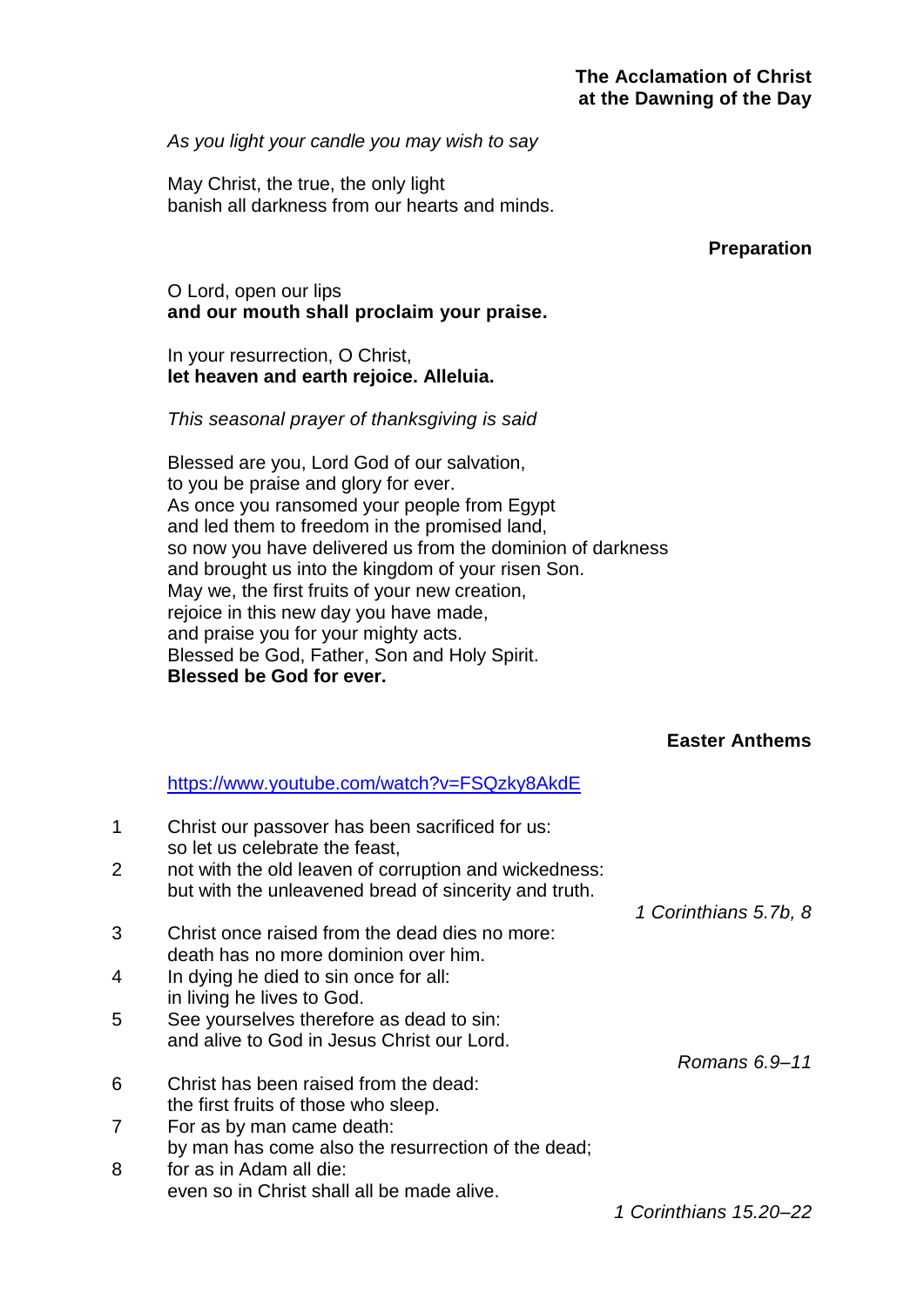**Glory to the Father and to the Son and to the Holy Spirit; as it was in the beginning is now and shall be for ever. Amen**

**Penitence**

#### *This form of confession is used*

In baptism we died with Christ, so that as Christ was raised from the dead, we might walk in newness of life. Let us receive new life in him as we confess our sins in penitence and faith

*Take some time for silent reflection, then say*

Like Mary at the empty tomb, we fail to grasp the wonder of your presence. Lord, have mercy.

Like the disciples behind locked doors, we are afraid to be seen as your followers. Christ, have mercy.

Like Thomas in the upper room, we are slow to believe. Lord, have mercy.

#### *This prayer for forgiveness is said*

May the Father of all mercies cleanse us from our sins, and restore us in his image to the praise and glory of his name, through Jesus Christ our Lord. Amen.

#### **Scripture Reading**

*One or more readings appointed for the day are read. The reading(s) may be followed by a time of silence.*

*After the silence this responsory may be used*

Death is swallowed up in victory. **Where, O death, is your sting?**

Christ is risen from the dead, the first fruits of those who have fallen asleep. **Death is swallowed up in victory.**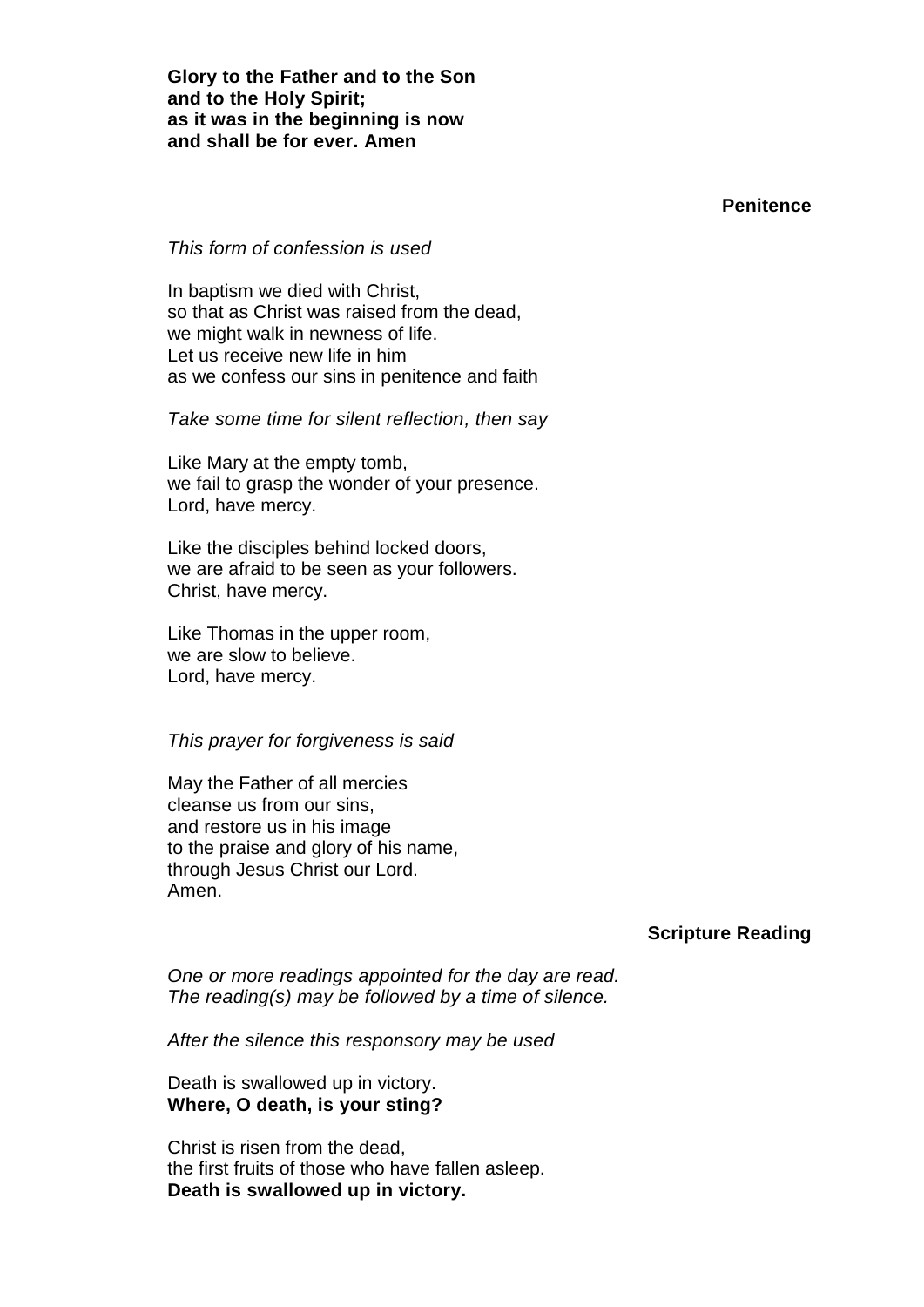The trumpet will sound and the dead shall be raised. **Where, O death, is your sting?**

We shall not all sleep, but we shall be changed. **Death is swallowed up in victory. Where, O death, is your sting?**

*from 1 Corinthians 15*

## **Gospel Canticle**

*The Benedictus (The Song of Zechariah) is said*

## **The Lord is risen from the tomb who for our sakes hung upon the tree. Alleluia.**

- 1 Blessed be the Lord the God of Israel, who has come to his people and set them free.
- 2 He has raised up for us a mighty Saviour, born of the house of his servant David.
- 3 Through his holy prophets God promised of old to save us from our enemies, from the hands of all that hate us,
- 4 To show mercy to our ancestors, and to remember his holy covenant.
- 5 This was the oath God swore to our father Abraham: to set us free from the hands of our enemies,
- 6 Free to worship him without fear, holy and righteous in his sight all the days of our life.
- 7 And you, child, shall be called the prophet of the Most High, for you will go before the Lord to prepare his way,
- 8 To give his people knowledge of salvation by the forgiveness of all their sins.
- 9 In the tender compassion of our God the dawn from on high shall break upon us,
- 10 To shine on those who dwell in darkness and the shadow of death, and to guide our feet into the way of peace.

*Luke 1.68-79*

**Glory to the Father and to the Son and to the Holy Spirit; as it was in the beginning is now and shall be for ever. Amen.**

**The Lord is risen from the tomb who for our sakes hung upon the tree. Alleluia.**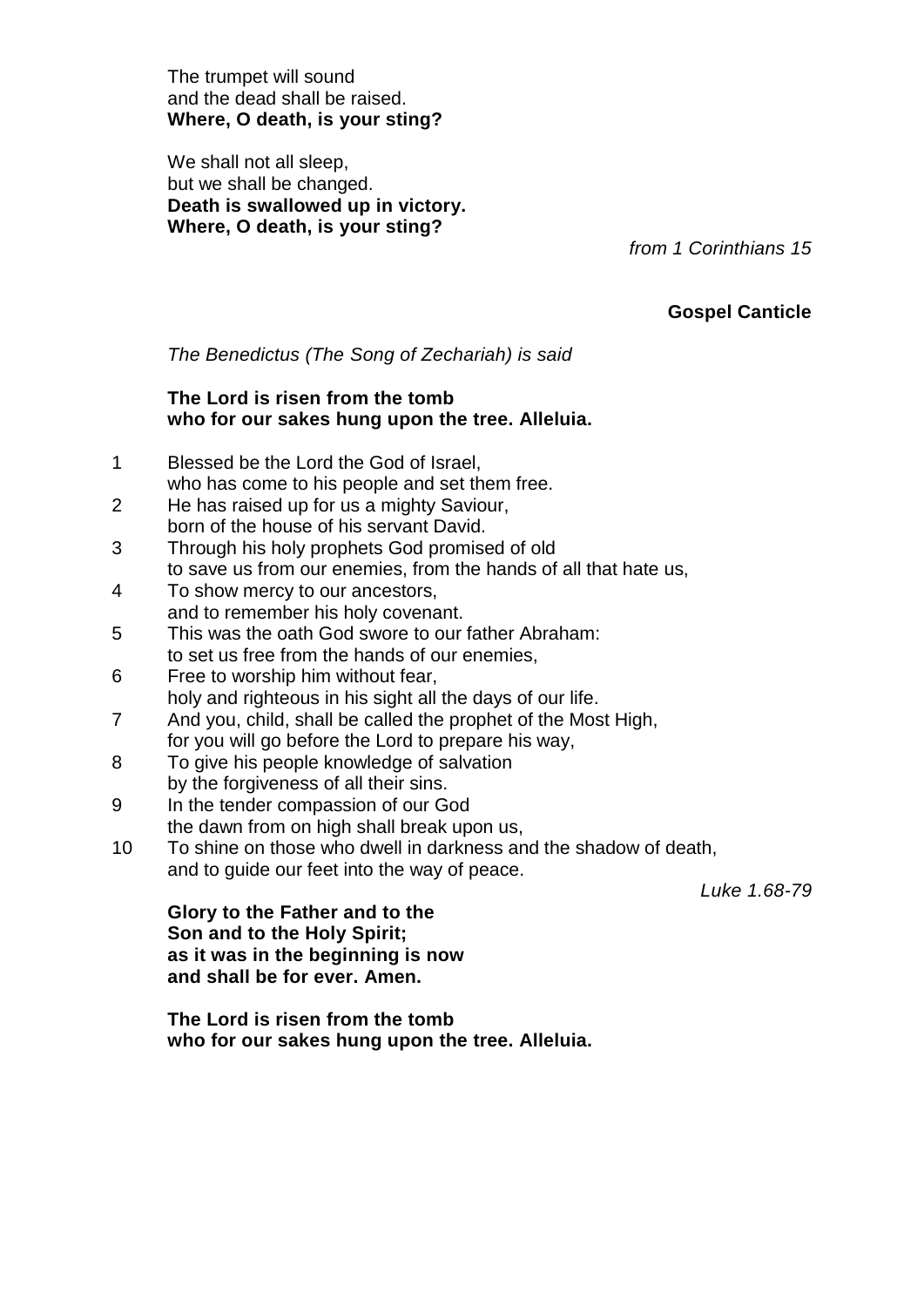*Intercessions are offered*

- ¶ *for the day and its tasks*
- ¶ *for the world and its needs*
- ¶ *for the Church and her life*

*These responses may be used*

Lord, in your mercy **hear our prayer.**

*(or)*

Lord, hear us. **Lord, graciously hear us.**

*Silence may be kept.*

*The Collect of the day or the following is said*

God of life, who for our redemption gave your only-begotten Son to the death of the cross, and by his glorious resurrection have delivered us from the power of our enemy: grant us so to die daily to sin, that we may evermore live with him in the joy of his risen life; through Jesus Christ our Lord. Amen.

*The Lord's Prayer is said*

Rejoicing in God's new creation, as our Saviour taught us, so we pray

Our Father in heaven, hallowed be your name, your kingdom come, your will be done, on earth as in heaven. Give us today our daily bread. Forgive us our sins as we forgive those who sin against us. Lead us not into temptation but deliver us from evil. For the kingdom, the power, and the glory are yours now and for ever. Amen.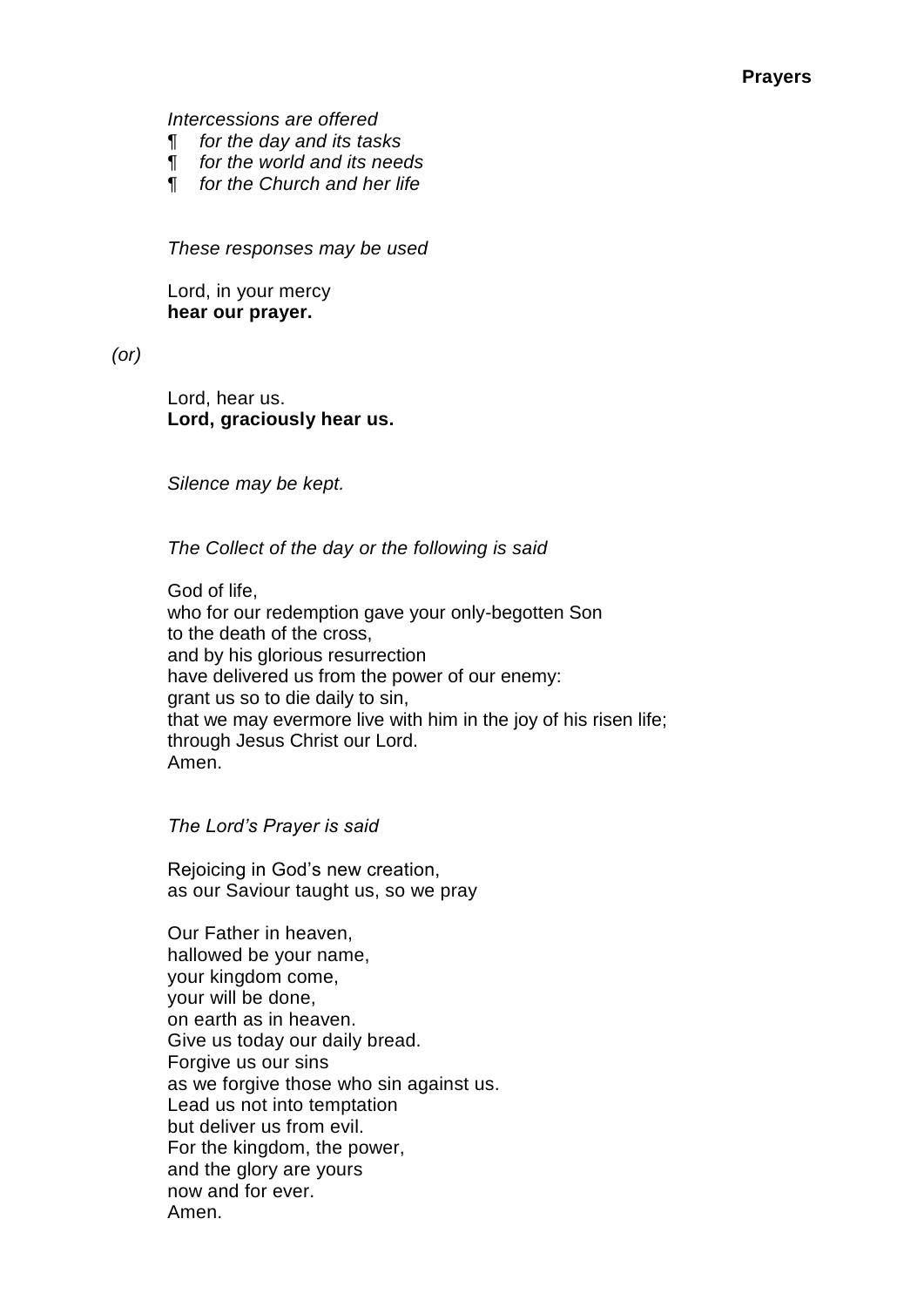Rejoicing in God's new creation, let us pray with confidence as our Saviour has taught us

Our Father, who art in heaven, hallowed be thy name; thy kingdom come; thy will be done; on earth as it is in heaven. Give us this day our daily bread. And forgive us our trespasses, as we forgive those who trespass against us. And lead us not into temptation; but deliver us from evil. For thine is the kingdom, the power and the glory, for ever and ever. Amen.

**The Conclusion**

May the risen Christ grant us the joys of eternal life. **Amen.**

Let us bless the Lord. Alleluia, alleluia. **Thanks be to God. Alleluia, alleluia.**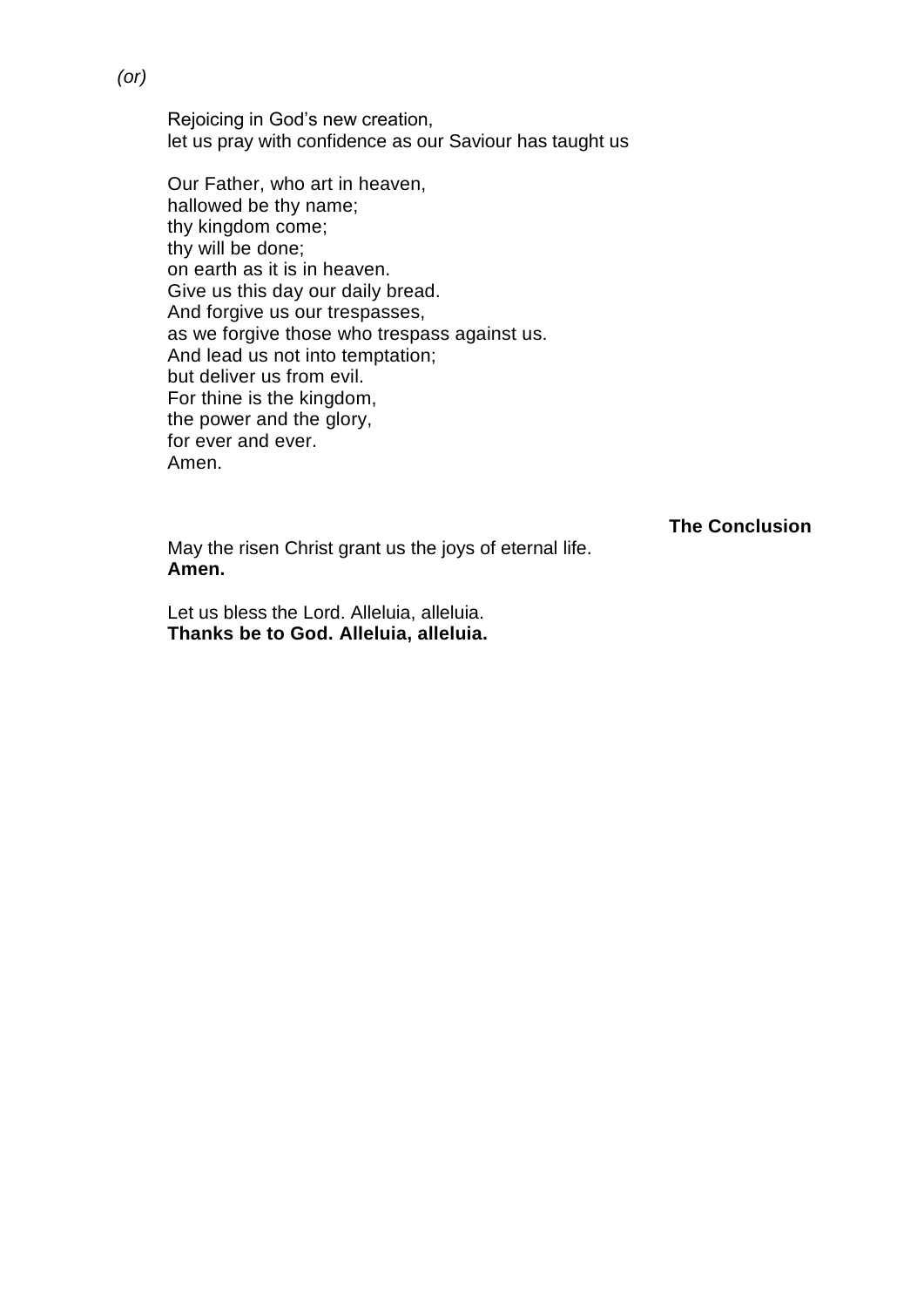#### **Resources for the Prayers**

On this day that the Lord has made, let us pray for the people he has redeemed. That we may live as those who believe in the triumph of the cross:  $\Re$ 

That all people may receive the good news of his victory:  $\Re$ 

That those born to new life in the waters of baptism may know the power of his resurrection:  $\Re$ 

That those who suffer pain and anguish may find healing and peace in the wounds of Christ:  $\mathcal{R}$ 

That in the undying love of Christ we may be united with all who have died in the faith of Christ:  $\Re$ 

Let us commend the world, in which Christ rose from the dead, to the mercy and protection of God.

*A time of open or silent prayer may follow. Then return to the service to pray the Collect and Lord's Prayer.*

### *(or)*

In peace, let us pray to Jesus our Lord, who ever lives to make intercession for us.

Saviour of the world, be present in all places of suffering, violence and pain, and bring hope even in the darkest night. Inspire us to continue your work of reconciliation today.  $\mathcal{R}$ 

Lord of the Church,

empower by your Spirit all Christian people, especially Steven our bishop, and the work of your Church in every land. Give us grace to proclaim the gospel joyfully in word and deed.  $\Re$ 

Shepherd and Guardian of our souls, guide and enable all who lead and serve our nation and our local community, and those on whom we depend for our daily needs. Grant that we may seek the peace and welfare of this place.  $\Re$ 

Great Physician,

stretch out your hand to bring comfort, wholeness and peace to all who suffer in body, mind, or spirit. Fill us with compassion, that we may be channels of your healing love.  $\Re$ 

Conqueror of death,

remember for good those whom we love but see no longer. Help us to live this day in the sure and certain hope of your eternal victory.  $\Re$